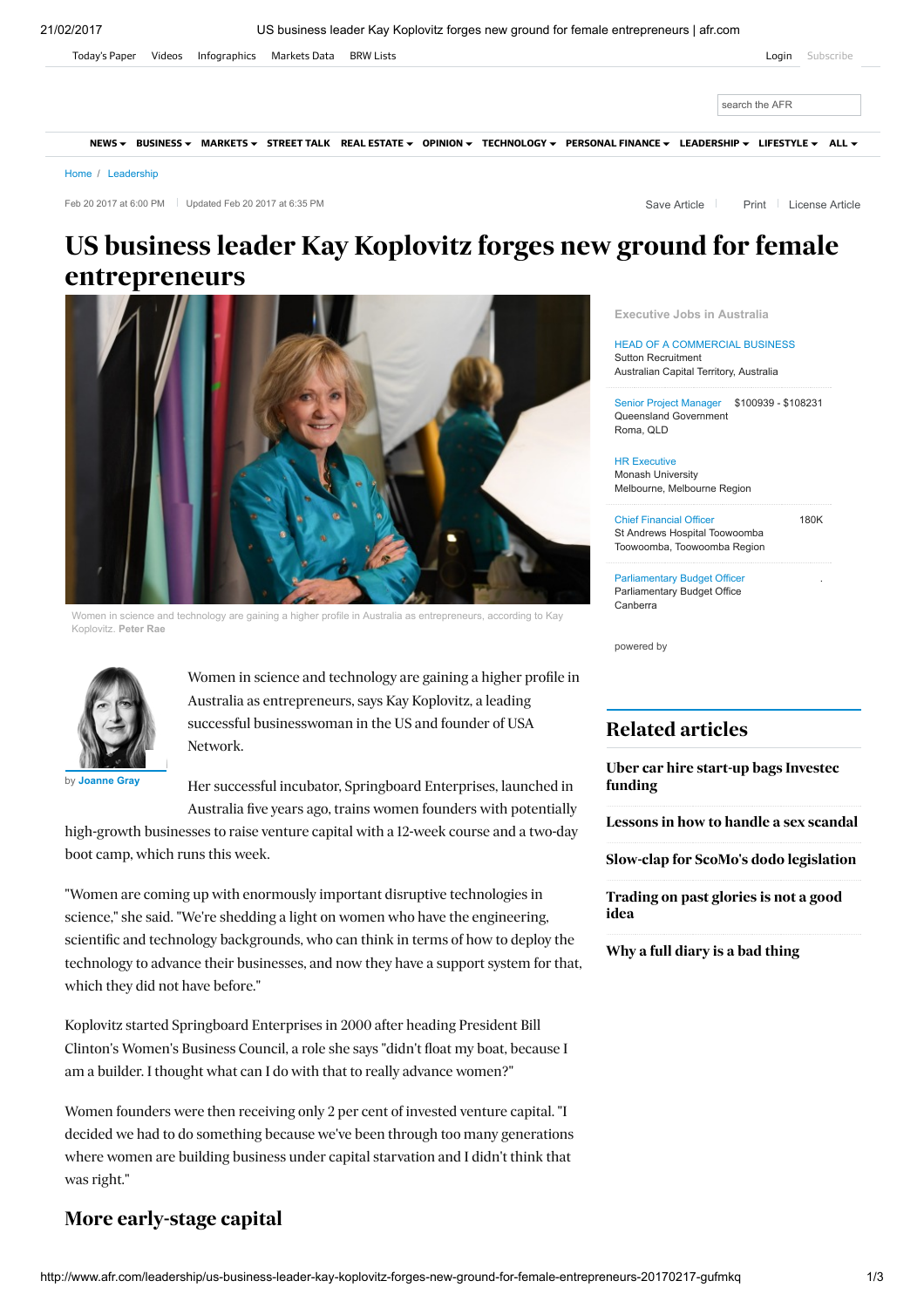"If we get women to parity in raising capital for their businesses, we are going to hit the ball out of the park."

She's noticed a growth in venture capital funding in Australia.

"When I came here five years ago I was very concerned about training women to raise equity capital when there was no equity capital," she says.

Now there's about \$2 billion in early-stage capital available, up from a couple of hundred million five years ago. This is still modest. Australia ranks 23rd in the world in venture capital available for investment per capita.

Springboard has so far incubated 585 businesses in the US and 36 in Australia which have raised \$7 billion in total since, and there are 10 more joining the training class this year. Recent successes include Switch Automation, Myndtech, Canva, AdAlta, HealthKit and Mentorloop. Founders typically raise between \$500,000 and \$1 million after they complete their 12-week program with Springboard, and the success rate for later capital raisings is 80 per cent, which is four times the normal rate.

# Prompted by Space Odyssey

Springboard Australia sponsors this year include EY, IAG, Microsoft, Amazon Web Services, AT&T, CSIRO and Westpac.

Koplovitz was an early disrupter. On a holiday in London as a university student in the 1960s she attended a lecture about satellites by her favourite science fiction author Arthur C. Clarke, (who wrote 2001: A Space Odyssey). "I realised here was a really disruptive technology, that we could launch other television networks. That's what gave me the idea. And I wrote my master's thesis about the potential for global communications on a scale we'd never known."

Ditching the idea of medical school, she worked in cable television which she saw desperately needed programming. She founded USA Network in 1997 and sports channel Madison Square Garden TV, with a business model of subscription and licensing she had developed. The SciFi (now SyFy) channel was launched in 1992.

"To tell you the truth, it's harder to be short in the business world than it was to be a woman, and I say it sort of humorously. But I actually did find it to be more of a challenge, people were always asking how tall you were."

# Recommended **From Around the Web**



'That's a [stunning](http://www.afr.com/world/us-election/crossing-the-line-donald-trumps-private-treatment-of-women-20160515-govv0k) Trump girl, isn't it?' and other Donald Trump…



Worry less about Donald Trump, the Steve [Bannon](http://www.afr.com/opinion/columnists/worry-less-about-donald-trump-the-steve-bannon-regency-is-problem-20170131-gu2tbq) Regency is…



The real [reason](http://www.afr.com/business/transport/aviation/why-do-passengers-always-board-planes-from-the-left-side-20170124-gty61f) why you always board a plane from



Don't get trapped when super [changes](https://www.perpetual.com.au/pp/super?utm_source=outbrain&utm_medium=native&utm_content=super-landing&utm_campaign=super) on 1 July Perpetual

Woman [receives](https://ad.doubleclick.net/ddm/clk/313564661;141332642;w) \$1 million after being bullied Sydney Morning Herald

Your lender doesn't want you to [refinance.](https://www.finder.com.au/home-loans/refinancing-home-loans?utm_term=003df94f1e52925512d02965f0f9702bac:dwnthwhy:shkwman&utm_source=outbrain_display_hl-package&utm_medium=display&utm_campaign=Outbrain|FHL+-+Refinancing+(D)(T)&utm_content=/home-loans/refinancing-home-loans) Here's

why. Finder.com.au

How it sold: Loser at auction makes [unprompted](http://www.afr.com/real-estate/how-it-sold-loser-at-auction-makes-unprompted-offer-to-neighbour--who-sells-20170205-gu65lu) offer to…

the left side